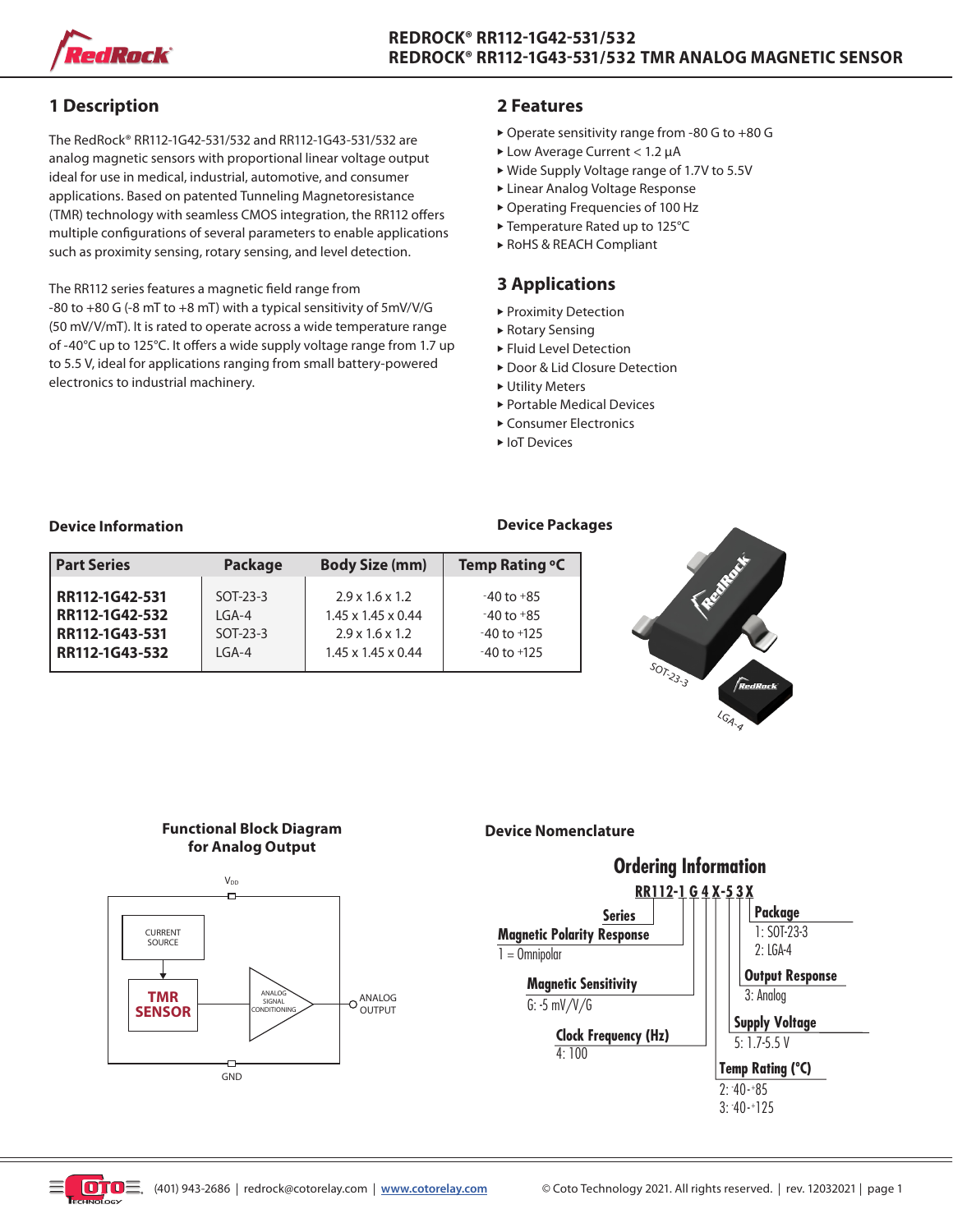

# **4 Specifications**

#### **4.1 Absolute Environmental Ratings1**

| <b>Parameters</b>                                             | <b>Units</b> | Min    | <b>Typ</b> | <b>Max</b>     |
|---------------------------------------------------------------|--------------|--------|------------|----------------|
| Operating Temperature (T <sub>OP</sub> ) (RR112-1G42-531/532) | $^{\circ}$ C | $-40$  |            | $+85$          |
| Operating Temperature (T <sub>OP</sub> ) (RR112-1G43-531/532) | $^{\circ}$ C | $-40$  |            | $+125$         |
| Input/Output Pins Maximum Voltage $(V_{1/0})$                 | $\vee$       | $-0.3$ |            | $V_{DD}$ + 0.3 |
| Storage Temperature (T <sub>STG</sub> )                       | °C           | -65    |            | $+150$         |
| Junction Temperature (T <sub>I</sub> )                        | $^{\circ}$ C | -40    |            | $+150$         |
| Soldering Temperature (3 cycles, 1 min.) (T <sub>sol.</sub> ) | $^{\circ}$ C |        |            | $+260$         |
| ESD Level Human Body Model per JESD22-A114                    | $\vee$       | ±4000  |            |                |
| ESD Level Charged Device Model (CDM)<br>per JESD22-C101       | V            | ±500   |            |                |
| Junction-to-Ambient Thermal Resistance<br>$(SOT-23-3)$        | $\rm ^oC/W$  |        | 202        |                |
| Junction-to-Ambient Thermal Resistance (LGA-4)                | $\rm ^oC/W$  |        | 165        |                |
| Maximum Magnetic Field Exposure $(B_{MAX})$                   | G            |        |            | ±2000          |

#### **4.2 Absolute Electrical Ratings1**

| <b>Parameters</b>                             | Jnits | Min  | <b>Typ</b> | <b>Max</b> |
|-----------------------------------------------|-------|------|------------|------------|
| Supply Voltage (V <sub>DD</sub> )             |       | -0.3 |            | 6.0        |
| I Input and Output Current $(I_{IN}/I_{OUT})$ | mA    |      |            | ±20        |

### **4.3 Operating Electrical Characteristics for all RR112 Series Sensors2**

| <b>Parameters</b>                                                                    | <b>Units</b> | <b>Min</b> | <b>Typ</b> | <b>Max</b> |
|--------------------------------------------------------------------------------------|--------------|------------|------------|------------|
| Supply Voltage (V <sub>DD</sub> )                                                    | V            | 1.7        | 3.0        | 5.5        |
| OUT Voltage Range                                                                    | V            | 0.0        |            | $V_{DD}$   |
| Power-On Time $(t_{ON})(V_{DD} > 1.7V)$                                              | μs           |            | 50         | 75         |
| Active Mode Time (t <sub>ACTIVE</sub> )                                              | $\mu$ s      |            | 2.6        |            |
| Under Voltage Lockout Threshold<br>Rising V <sub>DD</sub> (V <sub>UVLO-RISE</sub> )  | V            |            | 1.60       | 1.64       |
| Under Voltage Lockout Threshold<br>Falling V <sub>DD</sub> (V <sub>UVLO-FALL</sub> ) | V            | 1.44       | 1.53       |            |
| Under Voltage Lockout Hysterisis (VUV-HYST)                                          | mV           |            | 70         |            |

#### **Notes:**

- 1. Exceeding Absolute Ratings may cause permanent damage to the device. Exposure at the maximum rated conditions for extended periods of time may also affect device reliability.
- 2. Unless otherwise specified,  $V_{DD} = 1.7$  V to 5.5 V, T<sub>A</sub> = -40°C to +85°C (1G42), -40°C to +125°C (1G43). Typical values are V<sub>DD</sub> = 3.0 V and T<sub>A</sub> = +25°C.



ESD Note: This product uses semiconductors that can be damaged by electrostatic discharge (ESD). When handling, proper ESD precautions should be taken to avoid performance degradation or loss of functionality. Damage due to inappropriate handling is not covered under warranty.

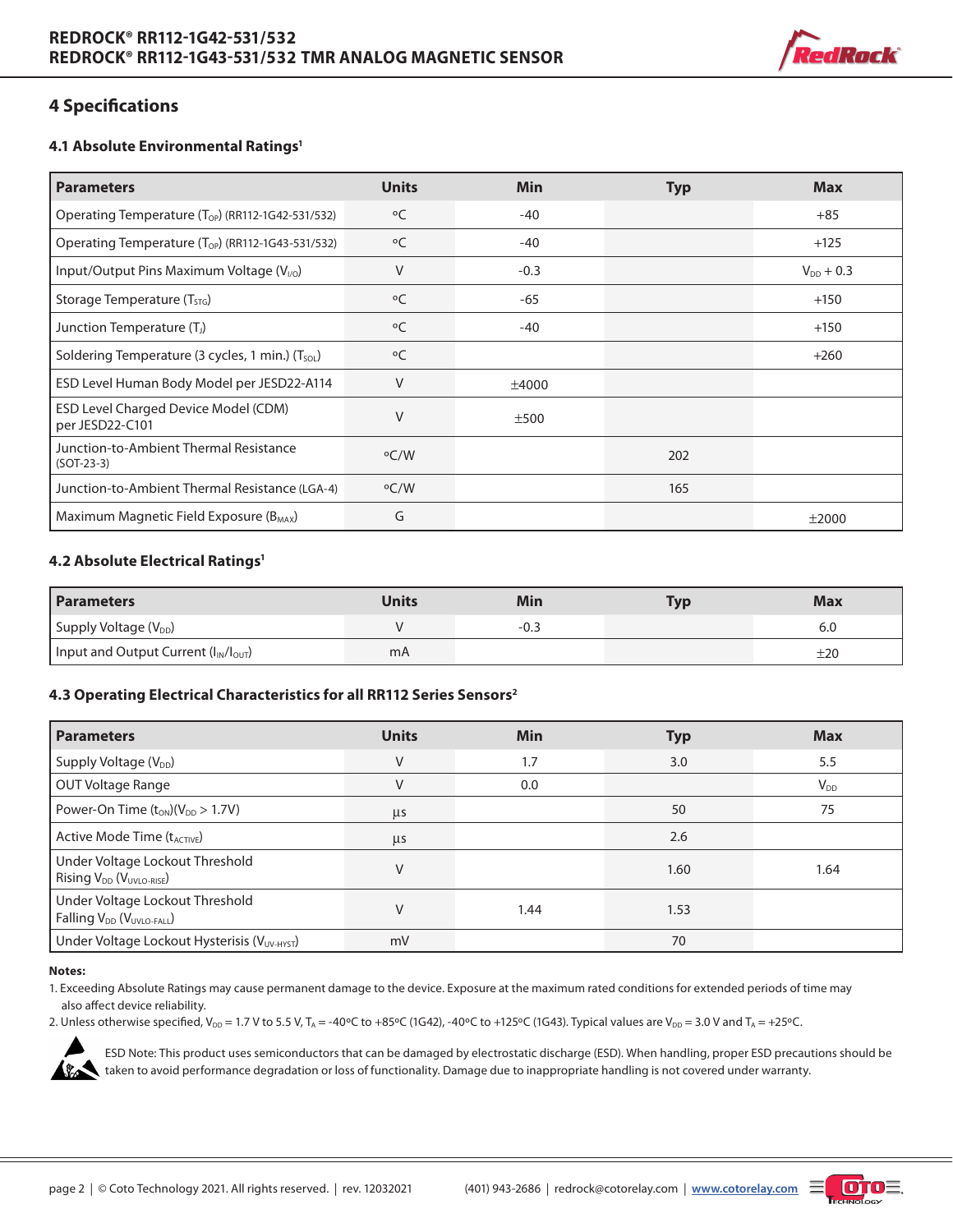

# **4 Specifications (cont.)**

#### **4.4 Operating Characteristics for RR112-1G42-531/532 & RR112-1G43-531/5321**

| <b>Parameters</b>                                                           | <b>Units</b> | <b>Min</b>          | <b>Typ</b> | <b>Max</b>          |
|-----------------------------------------------------------------------------|--------------|---------------------|------------|---------------------|
| Operating Temperature (T <sub>OP</sub> ) (RR112-1G42-531/532)               | $^{\circ}$ C | $-40$               |            | $+85$               |
| Operating Temperature (T <sub>OP</sub> ) (RR112-1G43-531/532)               | $\circ$ C    | $-40$               |            | $+125$              |
| Average Supply Current @ 3.0V (I <sub>DD(AVG)</sub> ) <sup>2</sup>          | μA           |                     | 1.5        |                     |
| Average Supply Current @ 1.7V (I <sub>DD(AVG)</sub> ) <sup>2</sup>          | μA           |                     | 1.2        |                     |
| Sampling Frequency (f <sub>s</sub> )                                        | <b>Hz</b>    | 70                  | 100        | 130                 |
| Idle Mode Time $(t_{idle})$ , $f_s = 100$ Hz                                | ms           |                     | 10         |                     |
| Maximum Drive Capability (I <sub>DRV(MAX)</sub> ) ∆ V <sub>OUT</sub> ≤ 10mV | μA           | $-10$               |            | 10                  |
| Output Capacitive Load (CL)                                                 | pF           |                     |            | 10                  |
| Magnetic Field Range (B <sub>ANA</sub> )                                    | G            | ±54                 | ±80        | ±100                |
| Analog Output Voltage Range (VANA)                                          | V            | $0.1 \times V_{DD}$ |            | $0.9 \times V_{DD}$ |
| Voltage Output Quiescent $(V_{OO})^2$                                       | $%V_{DD}$    | 45                  | 50         | 55                  |
| Sensitivity $@T = +25°C$                                                    | mV/V/G       | $-3.5$              | $-5$       | $-6.5$              |
| Sensitivity @ Full Temperature Range (SFULL RANGE)                          | mV/V/G       |                     | $-5$       |                     |

#### **Notes:**

1. Unless otherwise specified, V<sub>DD</sub> = 1.7 V to 5.5 V, T<sub>A</sub> = -40°C to +85°C (1G42), -40°C to +125°C (1G43). Typical values are V<sub>DD</sub> = 3.0 V and T<sub>A</sub> = +25°C.

2. Conditions:  $t = 10$  seconds

# **5 Application Information**

#### **5.1 Application Circuit (SOT-23-3)**



#### **5.2 Application Circuit (LGA-4)**



#### **RR112 Output Application Circuit**

The output voltage can be connected to an analog I/O pin on a microcontroller. A decoupling capacitor between the supply voltage and ground is required with placement close to the magnetic sensor. A typical capacitor value of 1.0  $\mu$ F will suffice. The analog output voltage is proportional to the strength of an applied magnetic field. A simple RC filter is recommended at the output. A resistor value of  $47k\Omega$  and a capacitor value of 100 pF should suffice.

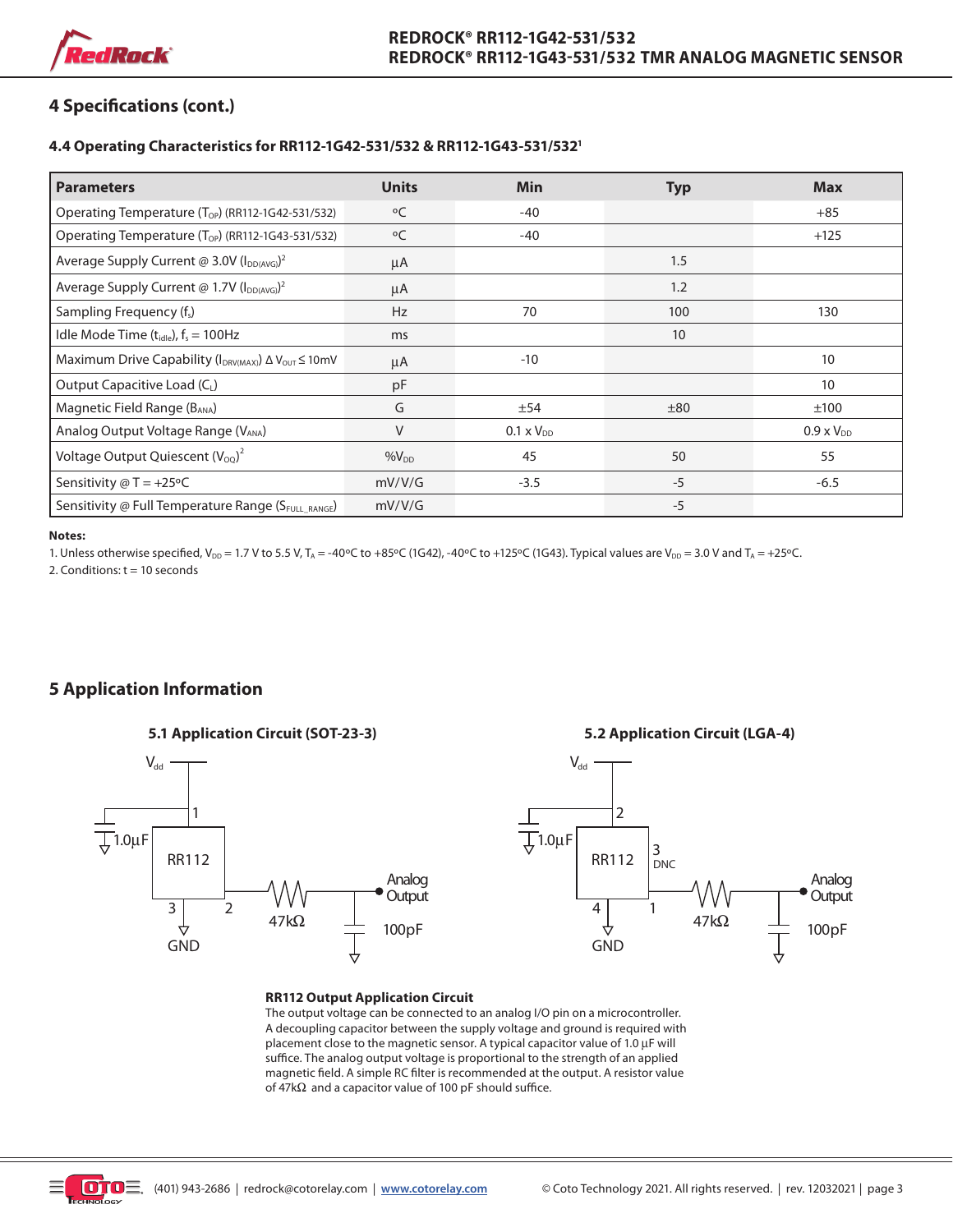

# **6 Axis of Sensitivity** *(Top View)*



## **7 Dimensions** *Millimeters (Inches)*



#### **7.1 SOT-23-3 Package**

**7.2 LGA-4 Package**



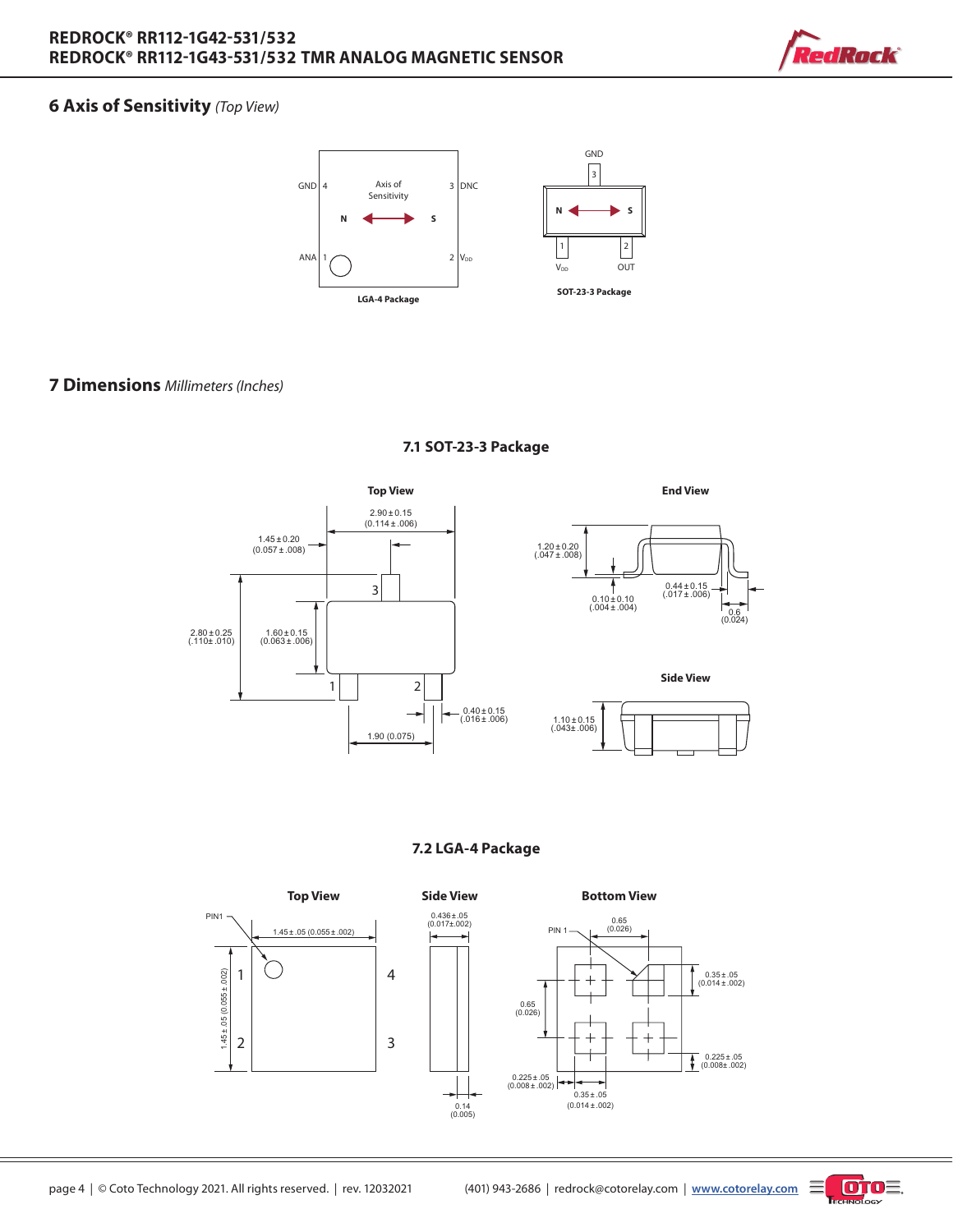

## **8 TMR Sensor Location**

#### **8.1 SOT-23-3 Package 8.2 LGA-4 Package**







**8.4 LGA Package - Side View 8.3 SOT Package - Side View**



## **9 Magnetic Flux Response Diagram**



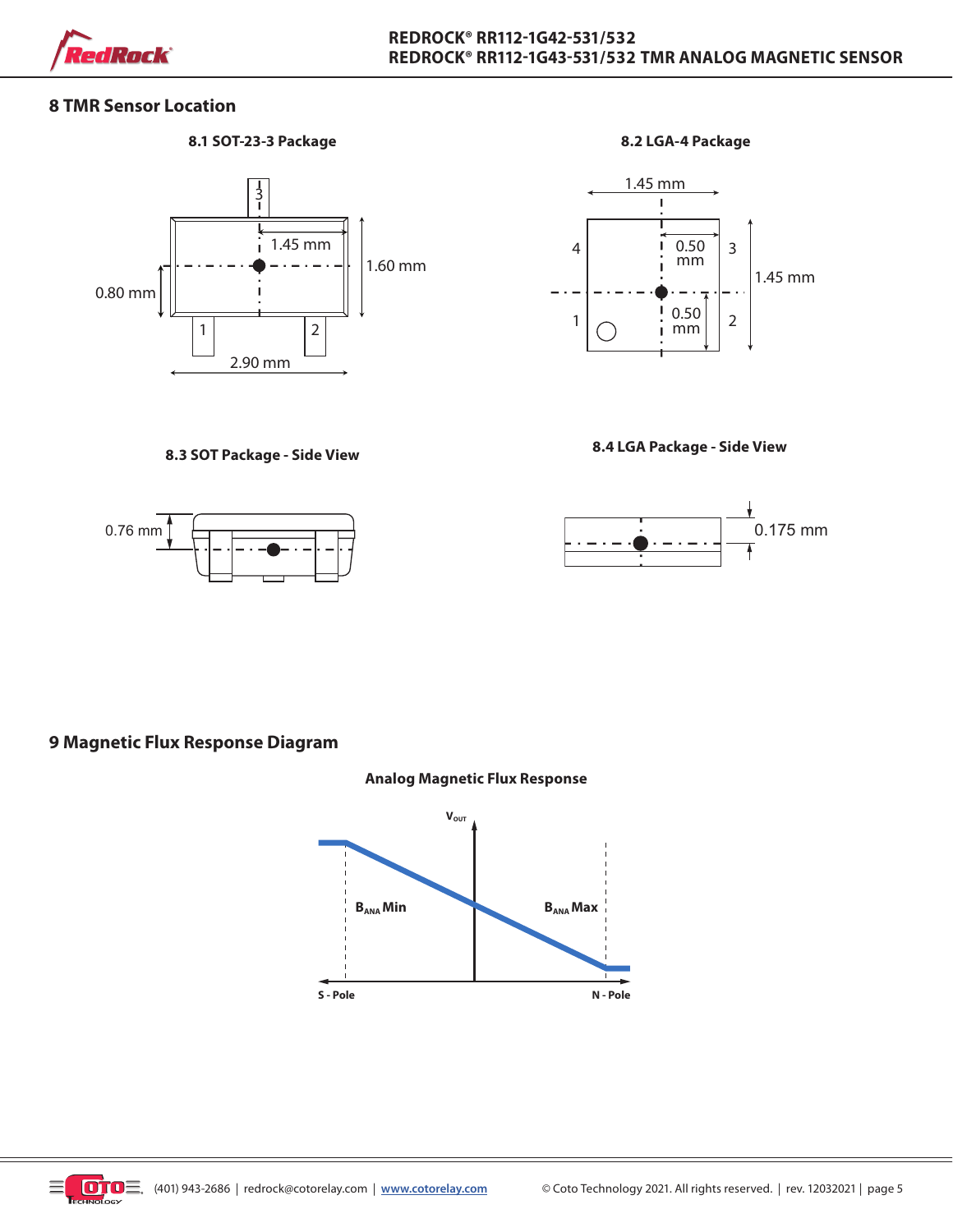

# **10 Suggested Pb-Free Reflow Profile**



#### **Notes:**

- 1. Fully compatible with standard no-lead solder profile, 260 °C for 1 minute max (3 cycles max).
- 2. Profile shown as example. Users are advised to develop their own board-level profile.
- 3. Suggested Pb-free reflow profile derived from IPC/JEDEC J-STD-020E.
- 4. Temperature tolerance:  $+0$  °C, as measured at any point on the package or leads
- 5. MSL rating of 1 (SOT-23-3 only) compatible with J-STD-020 or equivalent.
- 6. MSL rating of 3 (LGA-4 only) compatible with J-STD-020 or equivalent.
- 7. All temperatures refer to the center of the package, measured on the package body surface that is facing up during assembly reflow (e.g., livebug). If parts are reflowed in other than the normal live bug assembly reflow orientation (i.e., dead-bug), Tp shall be within ± 2 °C of the live bug Tp and still meet the Tc requirements, otherwise, the profile shall be adjusted to achieve the latter. To accurately measure actual peak package body temperatures, refer to JEP140 for recommended thermocouple use.
- 8. Reflow profiles in this document are for classification/preconditioning and are not meant to specify board assembly profiles. Actual board assembly profiles should be developed based on specific process needs and board designs and should not exceed the parameters in this table.

## **11 Suggested Solder Pad Layout**







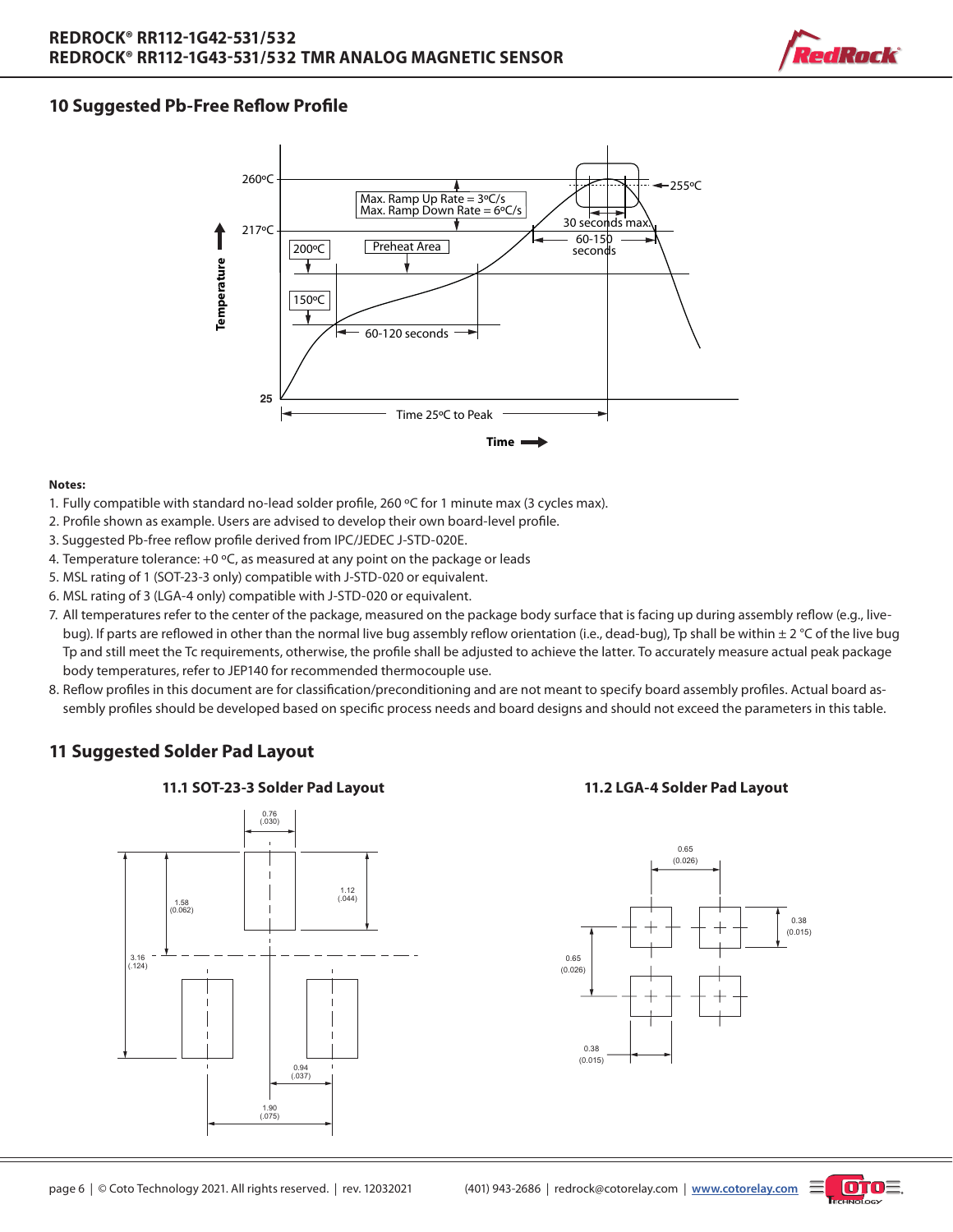

# **12 TMR Sensor & Switch Packaging**

## **12.1 SOT-23-3 Tape & Reel Packaging**

Standard packaging is Tape & Reel containing 3,000 pieces. MSL Rating is 1.









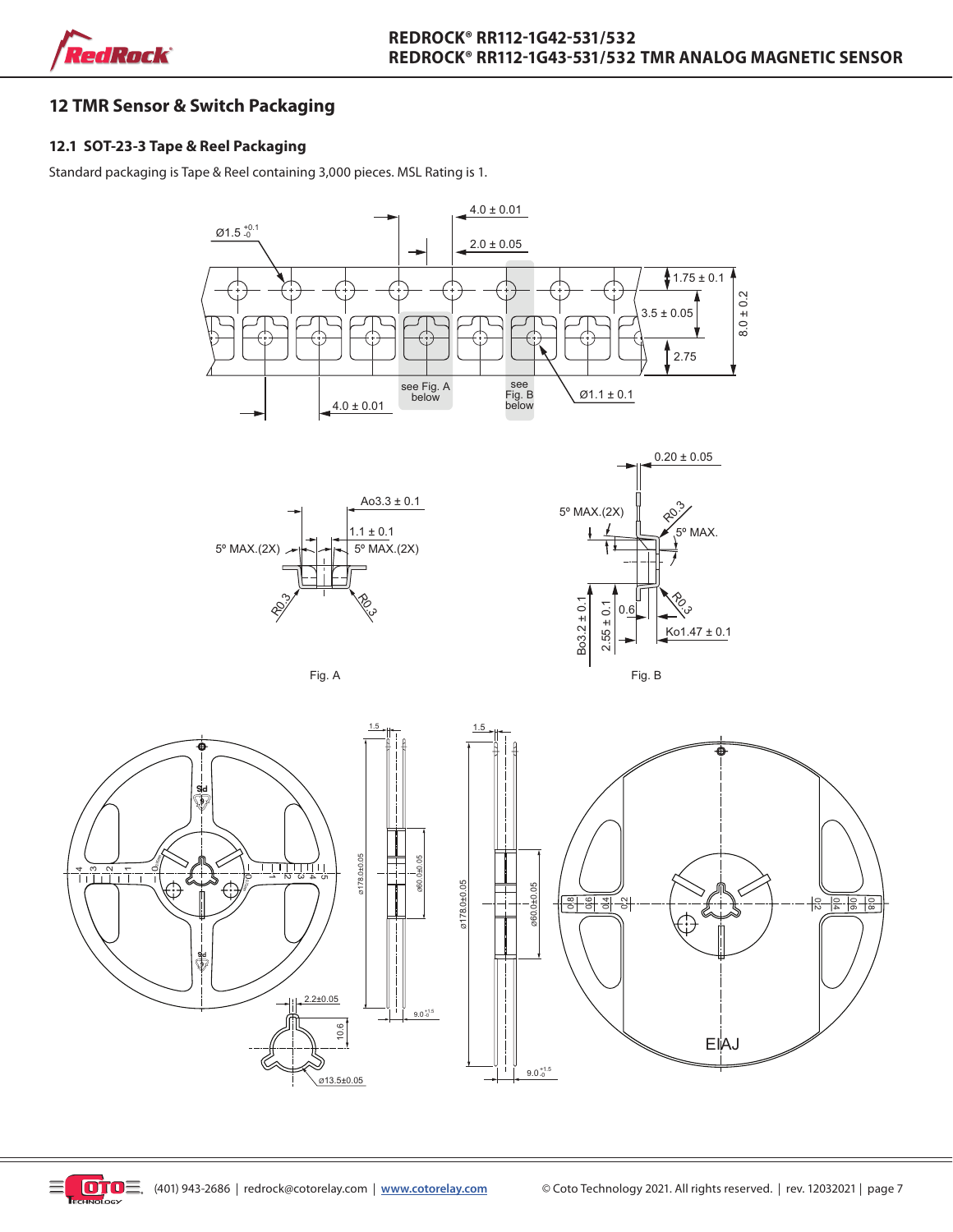

# **12 TMR Sensor & Switch Packaging**

## **12.2 LGA-4 Tape & Reel Packaging**

Standard packaging is Tape & Reel containing 3,000 pieces. MSL Rating is 3.







Fig. A Fig. B